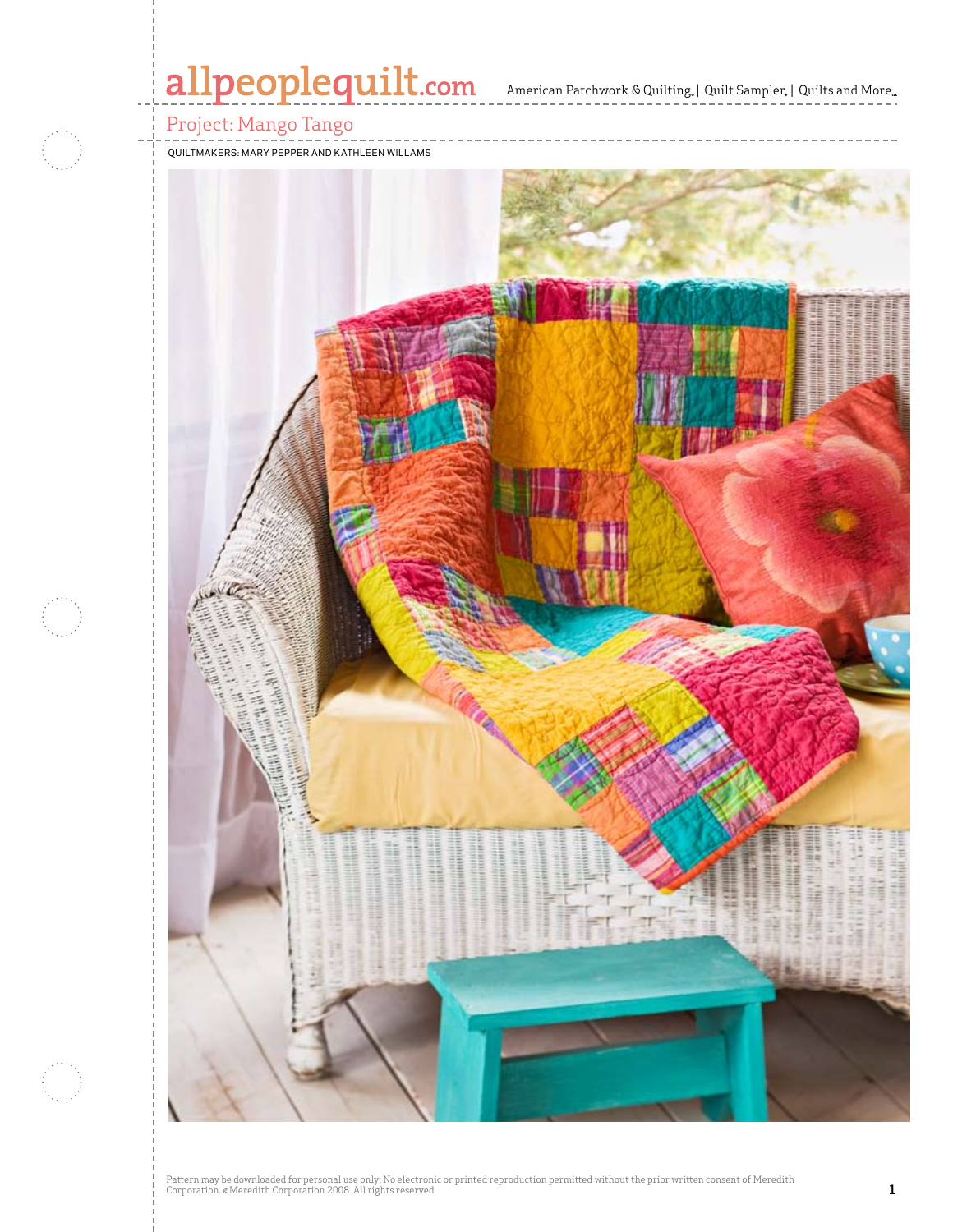## Project: Mango Tango